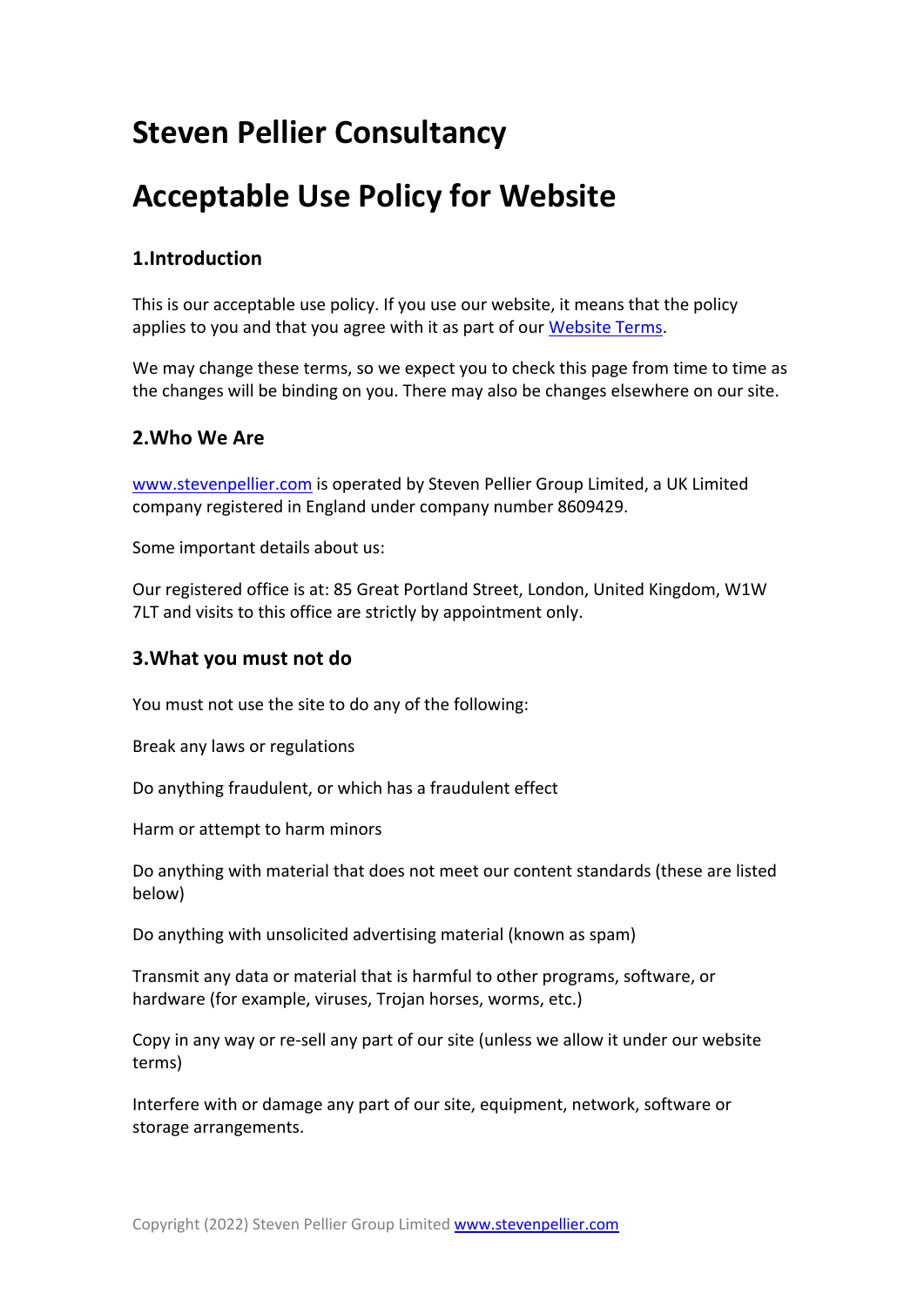# **4.Content Standards**

Here are our content standards. They apply to all material that you contribute to our site and to all interactive services.

You must follow these standards carefully, but please also follow the spirit of them.

Your contributions must be:

Accurate (if they are factual)

Genuine (if they state opinions)

Within the law.

Your contributions must not be:

Defamatory, obscene or offensive

Likely to deceive, harass, annoy, threaten, or invade someone else's privacy.

And they must not:

Promote material that is sexually explicit

Promote violence, or discrimination based on race, sex, religion, nationality, age, disability, or sexual orientation

Infringe anyone else's intellectual property

Be used to impersonate anyone, or misrepresent anyone's identity

Encourage or assist anything that breaks the law.

#### **5.Interactive Services**

Our standards for interactive services, such as chat rooms and bulletin boards, are as follows:

We will tell you clearly about the service

We will tell you what form of moderation we use for the site

We will try to assess risks on the site (especially for children) and will moderate if we think it is appropriate.

Please note, however, that we are not required to moderate our interactive service. We will not be responsible for any loss to anyone who does not use our site according to our standards (whether or not we have moderated the service).